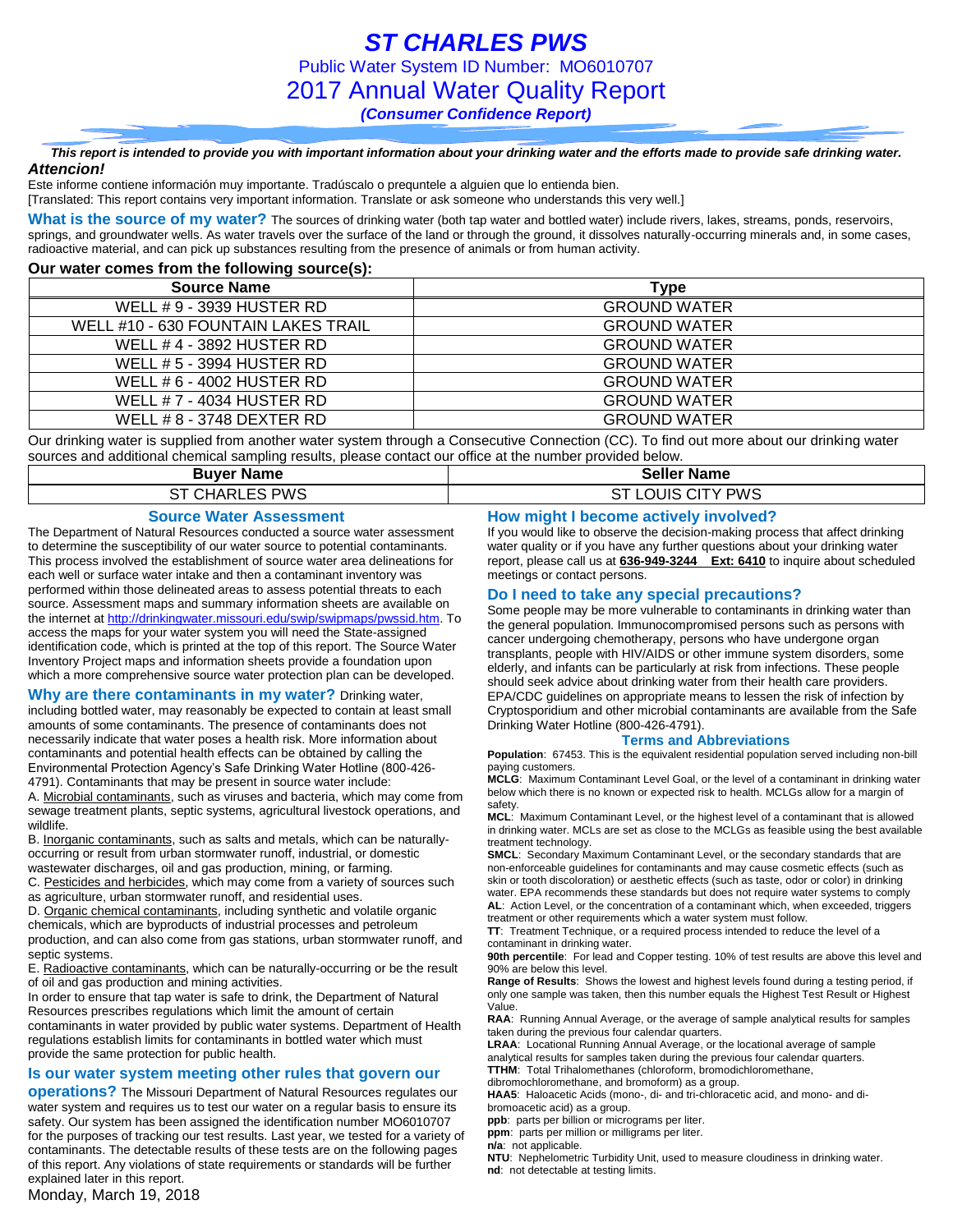*ST CHARLES PWS*

Public Water System ID Number: MO6010707

2017 Annual Water Quality Report

*(Consumer Confidence Report)*

# *Contaminants Report*

ST CHARLES PWS will provide a printed hard copy of the CCR upon request. To request a copy of this report to be mailed, please call us at **636-949-3244 Ext: 6410***.* The CCR can also be found on the internet at www.dnr.mo.gov/ccr/MO6010707.pdf.

*The state has reduced monitoring requirements for certain contaminants to less often than once per year because the concentrations of these contaminants are not expected to vary significantly from year to year. Records with a sample year more than one year old are still considered representative. No data older than 5 years need be included. If more than one sample is collected during the monitoring period, the Range of Sampled Results will show the lowest and highest tested results. The Highest Test Result, Highest LRAA, or Highest Value must be below the maximum contaminant level (MCL) or the contaminant has exceeded the level of health based standards and a violation is issued to the water system.* 

### *Regulated Contaminants*

| <b>Regulated</b><br><b>Contaminants</b> | <b>Collection</b><br><b>Date</b> | <b>Highest</b><br>Test<br><b>Result</b> | <b>Range of</b><br><b>Sampled</b><br><b>Result(s)</b><br>(low – high) | Unit | <b>MCL</b> | <b>MCLG</b> | <b>Typical Source</b>                                                                         |
|-----------------------------------------|----------------------------------|-----------------------------------------|-----------------------------------------------------------------------|------|------------|-------------|-----------------------------------------------------------------------------------------------|
| <b>BARIUM</b>                           | 9/7/2017                         | 0.0723                                  | 0.0723                                                                | ppm  |            |             | Discharge of drilling wastes; Discharge from metal refineries;<br>Erosion of natural deposits |
| CHROMIUM                                | 9/7/2017                         | 2.06                                    | 2.06                                                                  | ppp  | 100        | 100         | Discharge from steel and pulp mills                                                           |
| <b>FLUORIDE</b>                         | 9/7/2017                         | 0.5                                     | 0.5                                                                   | ppm  |            |             | Natural deposits; Water additive which promotes strong teeth                                  |

| <b>Disinfection</b><br><b>Byproducts</b> | <b>Sample Point</b> | <b>Monitoring</b><br><b>Period</b> | <b>Highest</b><br><b>LRAA</b> | <b>Range of Sampled</b><br><b>Result(s)</b><br>$(low - high)$ | <b>Unit</b> | <b>MCL</b> | <b>MCLG</b> | <b>Typical Source</b>                    |
|------------------------------------------|---------------------|------------------------------------|-------------------------------|---------------------------------------------------------------|-------------|------------|-------------|------------------------------------------|
| (HAA5)                                   | DBPDUAL-01          | 2017                               | 18                            | $0 - 21.3$                                                    | ppb         | 60         | $\Omega$    | Byproduct of drinking water disinfection |
| (HAA5)                                   | DBPDUAL-02          | 2017                               |                               | $0 - 20.3$                                                    | ppb         | 60         |             | Byproduct of drinking water disinfection |
| (HAA5)                                   | DBPDUAL-03          | 2017                               | 17                            | $0 - 20.7$                                                    | ppb         | 60         | 0           | Byproduct of drinking water disinfection |
| (HAA5)                                   | DBPDUAL-04          | 2017                               | 6                             | $0 - 19.5$                                                    | ppb         | 60         | $\Omega$    | Byproduct of drinking water disinfection |
| TTHM                                     | DBPDUAL-01          | 2017                               | 12                            | $4.22 - 18.6$                                                 | ppb         | 80         | $\Omega$    | Byproduct of drinking water disinfection |
| TTHM                                     | DBPDUAL-02          | 2017                               |                               | $0 - 10.3$                                                    | ppb         | 80         | $\Omega$    | Byproduct of drinking water disinfection |
| TTHM                                     | DBPDUAL-03          | 2017                               | 12                            | $4.35 - 17.6$                                                 | ppb         | 80         |             | Byproduct of drinking water disinfection |
| TTHM                                     | DBPDUAL-04          | 2017                               | 6                             | $0 - 16.2$                                                    | ppb         | 80         |             | Byproduct of drinking water disinfection |

| <b>Lead and</b><br><b>Copper</b>                         | <b>Date</b>     | 90th Percentile: 90%<br>of your water utility<br>levels were less than |           |                           | <b>Range of Sampled</b><br><b>Results</b><br>$(low - high)$                 | <b>Unit</b> | <b>AL</b>                                        | <b>Sites</b><br><b>Over AL</b> | <b>Typical Source</b> |      |
|----------------------------------------------------------|-----------------|------------------------------------------------------------------------|-----------|---------------------------|-----------------------------------------------------------------------------|-------------|--------------------------------------------------|--------------------------------|-----------------------|------|
| <b>COPPER</b>                                            | 2013 - 2015     | 0.00946                                                                |           |                           | $0.00133 - 0.0396$<br>Corrosion of household plumbing systems<br>1.3<br>ppm |             |                                                  |                                |                       |      |
| <b>Unregulated Contaminant Monitoring Rule</b><br>(UCMR) |                 | <b>Collection</b><br>Date of HV                                        |           | <b>Highest Value (HV)</b> |                                                                             |             | <b>Range of Sampled Result(s)</b><br><b>Unit</b> |                                |                       |      |
|                                                          | CHLORATE        |                                                                        | 6/24/2014 |                           |                                                                             | 169         |                                                  |                                | $59.8 - 169$          | UG/L |
| CHROMIUM, HEX                                            |                 |                                                                        |           | 10/21/2013                |                                                                             | 1.4         |                                                  |                                | $0.73 - 1.4$          | UG/L |
| <b>STRONTIUM</b>                                         |                 |                                                                        | 1/29/2014 |                           |                                                                             | 159         |                                                  |                                | 159                   | UG/L |
|                                                          | VANADIUM, TOTAL |                                                                        | 1/29/2014 |                           |                                                                             | 0.46        |                                                  |                                | 0.46                  | UG/L |

### *Violations and Health Effects Information*

During the 2017 calendar year, we had the below noted violation(s) of drinking water regulations. **Compliance Period Analyte Analyte Compliance Period Type** No Violations Occurred in the Calendar Year of 2017

### **Special Lead and Copper Notice:**

If present, elevated levels of lead can cause serious health problems, especially for pregnant women and young children. Lead in drinking water is primarily from materials and components associated with service lines and home plumbing. ST CHARLES PWS is responsible for providing high quality drinking water, but cannot control the variety of materials used in plumbing components. When your water has been sitting for several hours, you can minimize the potential for lead exposure by flushing your tap for 30 seconds to 2 minutes before using water for drinking or cooking. If you are concerned about lead in your water, you may wish to have your water tested. Information on lead in drinking water, testing methods, and steps you can take to minimize exposure is available from the Safe Drinking Water Hotline (800-426-4791) or at [http://water.epa.gov/drink/info/lead/index.cfm.](http://water.epa.gov/drink/info/lead/index.cfm)

You can also find sample results for all contaminants from both past and present compliance monitoring online at the Missouri DNR Drinking Water Watch website [http://dnr.mo.gov/DWW/indexSearchDNR.jsp.](http://dnr.mo.gov/DWW/indexSearchDNR.jsp) To find Lead and Copper results for your system, type your water system name in the box titled Water System Name and select *Find Water Systems* at the bottom of the page. The new screen will show you the water system name and number, select and click the Water System Number. At the top of the next page, under the *Help* column find, *Other Chemical Results by Analyte*, select and click on it. Scroll down alphabetically to Lead and click the blue Analyte Code (1030). The Lead and Copper locations will be displayed under the heading *Sample Comments*. Scroll to find your location and click on the *Sample No*. for the results. If your house was selected by the water system and you assisted in taking a Lead and Copper sample from your home but cannot find your location in the list, please contact ST CHARLES PWS for your results.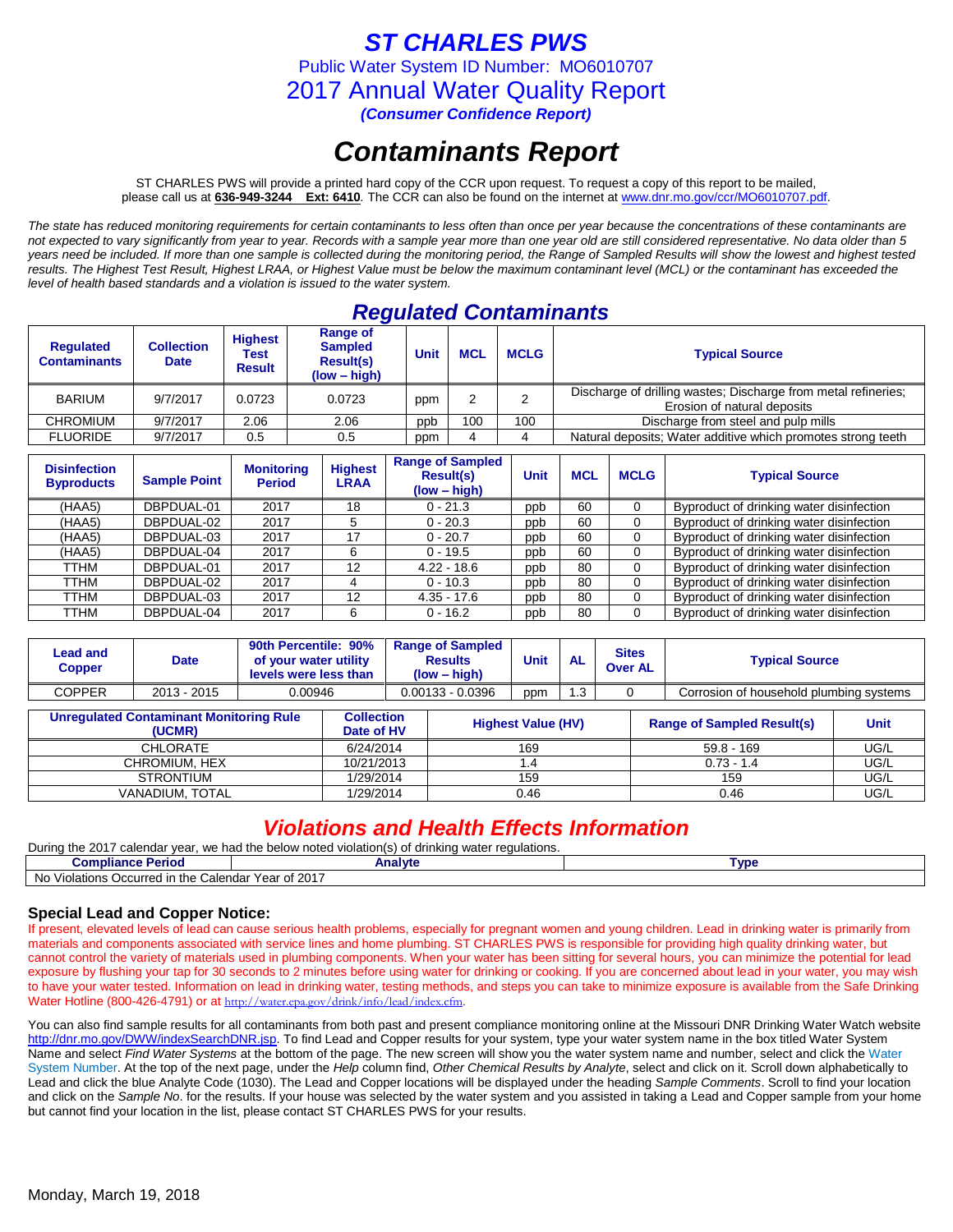# *ST CHARLES PWS*

Public Water System ID Number: MO6010707

2017 Annual Water Quality Report

## *(Consumer Confidence Report)*

## *Reseller Contaminants*

| <b>Requlated</b><br><b>Contaminants</b> | <b>Collection</b><br><b>Date</b> | <b>Water</b><br><b>System</b> | <b>Highest</b><br><b>Sample</b><br><b>Result</b> | <b>Range of</b><br><b>Sampled</b><br><b>Result(s)</b><br>$(low - high)$ | <b>Unit</b> | <b>MCL</b> | <b>MCLG</b> | <b>Typical Source</b>                                                                                |
|-----------------------------------------|----------------------------------|-------------------------------|--------------------------------------------------|-------------------------------------------------------------------------|-------------|------------|-------------|------------------------------------------------------------------------------------------------------|
| ANTIMONY, TOTAL                         | 8/16/2017                        | ST LOUIS CITY PWS             | 0.39                                             | $0.36 - 0.39$                                                           | ppb         | 6          | 6           | Discharge from petroleum<br>refineries; fire retardants;                                             |
|                                         |                                  |                               |                                                  |                                                                         |             |            |             | ceramics; electronics; solder                                                                        |
| <b>ARSENIC</b>                          | 8/16/2017                        | ST LOUIS CITY PWS             | 0.92                                             | $0.78 - 0.92$                                                           | ppb         | 10         | 0           | Erosion of natural deposits                                                                          |
| <b>ATRAZINE</b>                         | 5/19/2017                        | ST LOUIS CITY PWS             | 0.93                                             | $0 - 0.93$                                                              | ppb         | 3          | 3           | Runoff from herbicide used on<br>row crops                                                           |
| <b>BARIUM</b>                           | 8/16/2017                        | ST LOUIS CITY PWS             | 0.0199                                           | $0.0197 -$<br>0.0199                                                    | ppm         | 2          | 2           | Discharge of drilling wastes;<br>Discharge from metal refineries;<br>Erosion of natural deposits     |
| <b>CHROMIUM</b>                         | 8/16/2017                        | ST LOUIS CITY PWS             | 1.79                                             | $1.58 - 1.79$                                                           | ppb         | 100        | 100         | Discharge from steel and pulp<br>mills                                                               |
| <b>FLUORIDE</b>                         | 8/8/2017                         | ST LOUIS CITY PWS             | 0.62                                             | $0.54 - 0.62$                                                           | ppm         | 4          | 4           | Natural deposits; Water additive<br>which promotes strong teeth                                      |
| NITRATE-NITRITE                         | 5/22/2017                        | ST LOUIS CITY PWS             | 2.2                                              | $1.82 - 2.2$                                                            | ppm         | 10         | 10          | Runoff from fertilizer use:<br>Leaching from septic tanks,<br>sewage; Erosion of natural<br>deposits |
| <b>SELENIUM</b>                         | 8/16/2017                        | ST LOUIS CITY PWS             | 2.06                                             | $1.86 - 2.06$                                                           | ppb         | 50         | 50          | Erosion of natural deposits                                                                          |
| SIMAZINE                                | 3/31/2017                        | ST LOUIS CITY PWS             | 0.115                                            | $0 - 0.115$                                                             | ppb         | 4          | 4           | Herbicide runoff                                                                                     |

| <b>Disinfection</b><br><b>Byproducts</b> | <b>Monitoring</b><br><b>Period</b> | <b>Water</b><br><b>System</b> | <b>Highest</b><br>LRAA | Range of<br><b>Sampled</b><br><b>Result(s)</b><br>$(low - high)$ | Unit | <b>MCL</b> | <b>MCLG</b> | <b>Typical Source</b>                       |
|------------------------------------------|------------------------------------|-------------------------------|------------------------|------------------------------------------------------------------|------|------------|-------------|---------------------------------------------|
| (HAA5)                                   | 2017                               | ST LOUIS CITY PWS             | 23                     | $5.21 - 29.8$                                                    | ppb  | 60         |             | Byproduct of drinking water<br>disinfection |
| TTHM                                     | 2017                               | ST LOUIS CITY PWS             | 18                     | 5.70659 -<br>27.8                                                | ppb  | 80         |             | Byproduct of drinking water<br>disinfection |

### *Reseller Violations and Health Effects Information*

| During the 2017<br>calendar<br>the<br>vear.         | water system(s) that we purchase | water from had the below noted | violation(s) of drinking | regulations.<br>water    |  |  |  |
|-----------------------------------------------------|----------------------------------|--------------------------------|--------------------------|--------------------------|--|--|--|
| <b>Water System</b>                                 | `vpe                             | <b>Category</b>                | Analvte                  | <b>Compliance Period</b> |  |  |  |
| No Violations Occurred in the Calendar Year of 2017 |                                  |                                |                          |                          |  |  |  |

## *Optional Monitoring (not required by EPA)*

*Optional Contaminants*

|                                         |                                                                                                                                       | <i><b>Optional Containmants</b></i> |                                                   |             |             |
|-----------------------------------------|---------------------------------------------------------------------------------------------------------------------------------------|-------------------------------------|---------------------------------------------------|-------------|-------------|
| <b>Secondary</b><br><b>Contaminants</b> | Monitoring is not required for optional contaminants.<br><b>Collection</b><br>Your Water System Highest Sampled Result<br><b>Date</b> |                                     | <b>Range of Sampled</b><br>Result(s) (low - high) | <b>Unit</b> | <b>SMCL</b> |
| ALKALINITY, CACO3<br><b>STABILITY</b>   | 9/7/2017                                                                                                                              | 73.9                                | 73.9                                              | MG/L        |             |
| <b>CALCIUM</b>                          | 9/7/2017                                                                                                                              | 25.6                                | 25.6                                              | MG/L        |             |
| <b>CHLORATE</b>                         | 6/24/2014                                                                                                                             | 169                                 | $59.8 - 169$                                      | UG/L        |             |
| <b>CHLORIDE</b>                         | 9/7/2017                                                                                                                              | 16.3                                | 16.3                                              | MG/L        | 250         |
| CHROMIUM, HEX                           | 10/21/2013                                                                                                                            | 1.4                                 | $0.73 - 1.4$                                      | UG/L        |             |
| HARDNESS.<br>CARBONATE                  | 9/7/2017                                                                                                                              | 124                                 | 124                                               | MG/L        |             |
| <b>IRON</b>                             | 9/7/2017                                                                                                                              | 0.00531                             | 0.00531                                           | MG/L        | 0.3         |
| <b>MAGNESIUM</b>                        | 9/7/2017                                                                                                                              | 14.6                                | 14.6                                              | MG/L        |             |
| <b>MANGANESE</b>                        | 9/7/2017                                                                                                                              | 0.00164                             | 0.00164                                           | MG/L        | 0.05        |
| PH                                      | 9/7/2017                                                                                                                              | 9.11                                | 9.11                                              | <b>PH</b>   | 8.5         |
| <b>POTASSIUM</b>                        | 9/7/2017                                                                                                                              | 2.89                                | 2.89                                              | MG/L        |             |
| <b>SODIUM</b>                           | 9/7/2017                                                                                                                              | 13.6                                | 13.6                                              | MG/L        |             |
| <b>STRONTIUM</b>                        | 1/29/2014                                                                                                                             | 159                                 | 159                                               | UG/L        |             |
| <b>SULFATE</b>                          | 9/7/2017                                                                                                                              | 58.8                                | 58.8                                              | MG/L        | 250         |
| <b>TDS</b>                              | 9/7/2017                                                                                                                              | 186                                 | 186                                               | MG/L        | 500         |
| VANADIUM. TOTAL                         | 1/29/2014                                                                                                                             | 0.46                                | 0.46                                              | UG/L        |             |